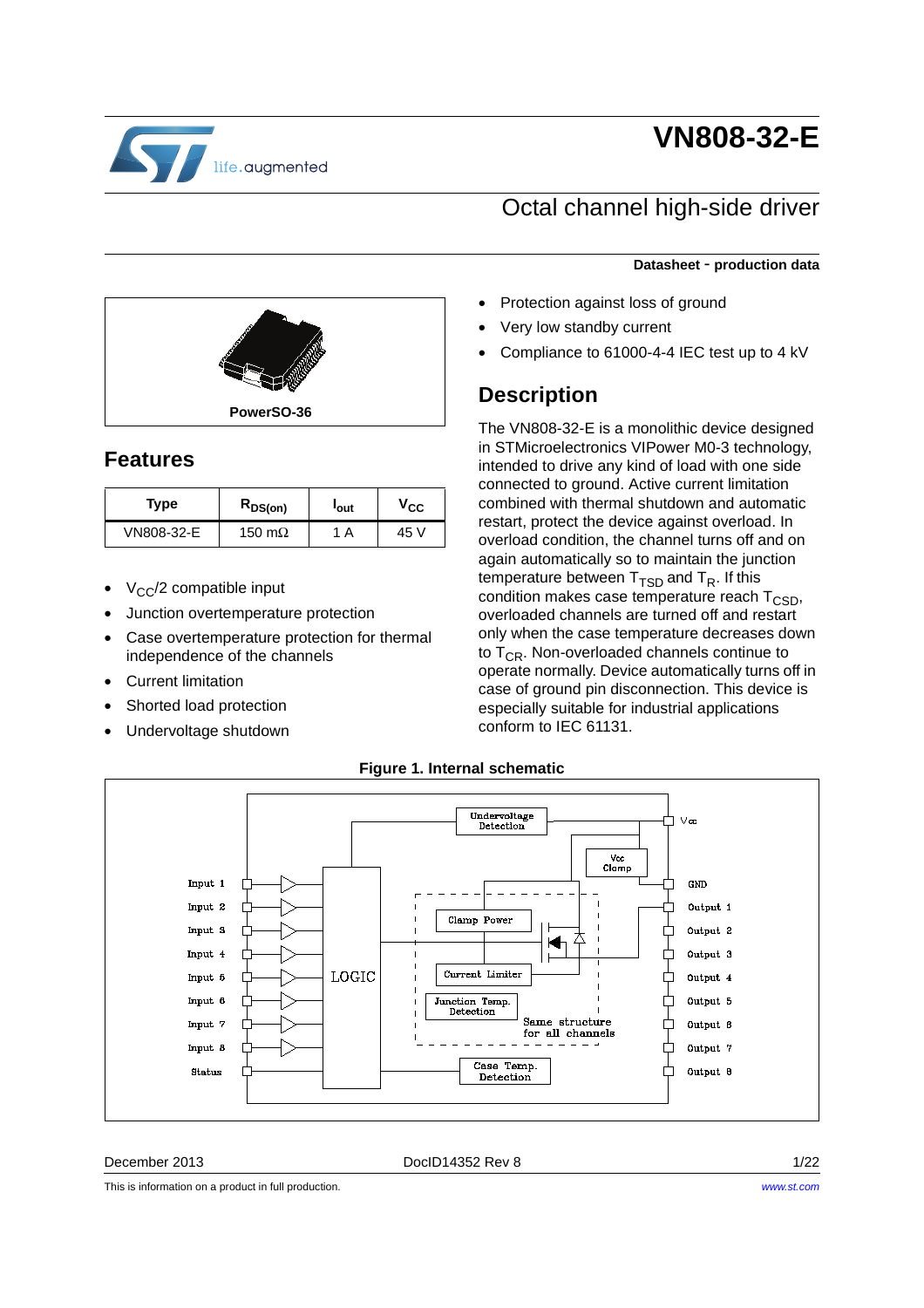## **Contents**

| 9                       |                                                      |  |  |  |
|-------------------------|------------------------------------------------------|--|--|--|
| 8                       |                                                      |  |  |  |
|                         | 7.3                                                  |  |  |  |
|                         | 7.2                                                  |  |  |  |
|                         | 7.1                                                  |  |  |  |
| $\overline{7}$          |                                                      |  |  |  |
| 6                       |                                                      |  |  |  |
| 5                       |                                                      |  |  |  |
| $\overline{\mathbf{4}}$ | Current, voltage conventions and internal diagram  8 |  |  |  |
| $\overline{3}$          |                                                      |  |  |  |
| $\overline{2}$          |                                                      |  |  |  |
| 1                       |                                                      |  |  |  |

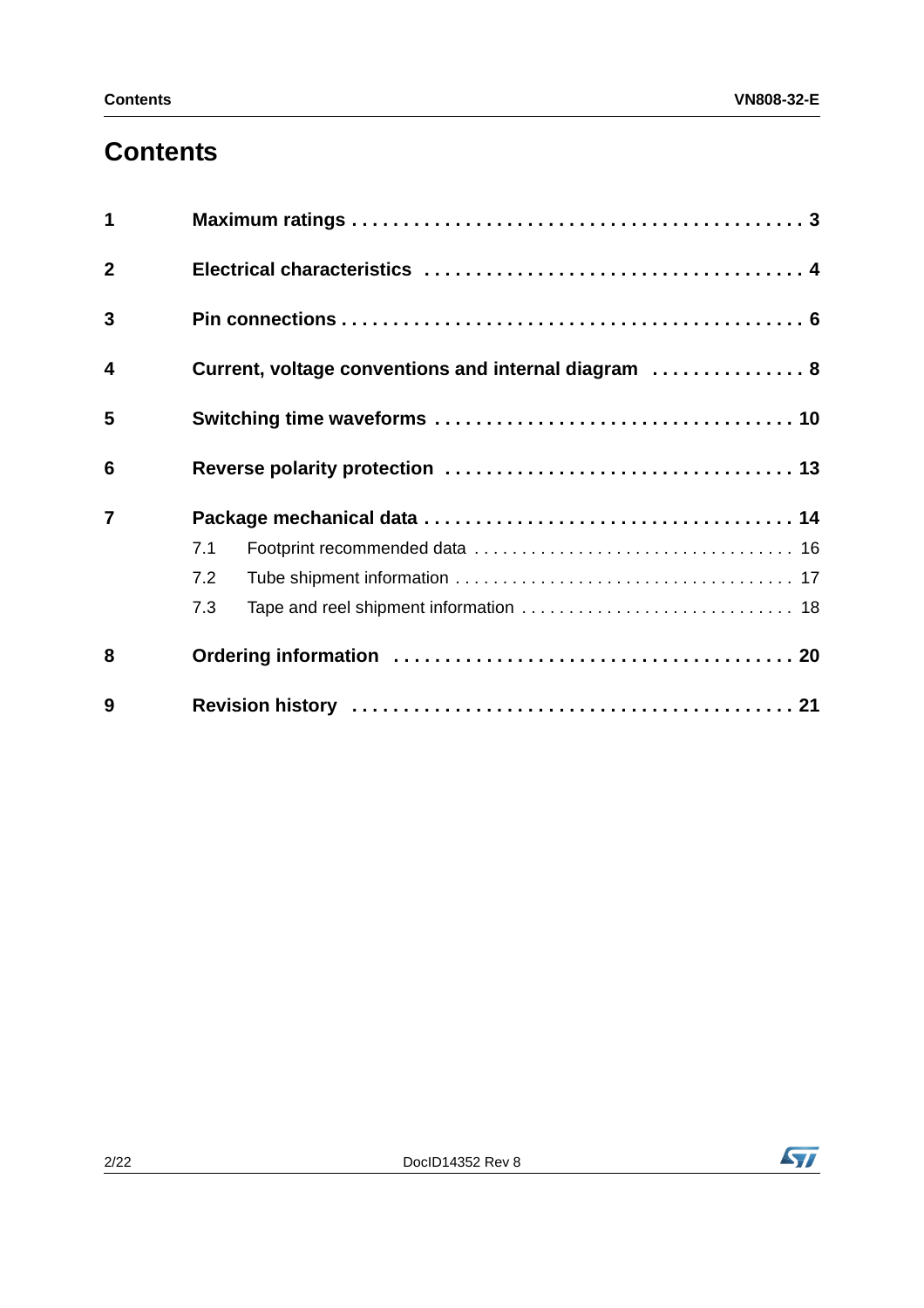# <span id="page-2-0"></span>**1 Maximum ratings**

<span id="page-2-1"></span>

| Symbol                      | <b>Parameter</b>                                                                                                                             | Value              | Unit         |
|-----------------------------|----------------------------------------------------------------------------------------------------------------------------------------------|--------------------|--------------|
| $V_{\rm CC}$                | DC supply voltage                                                                                                                            | 45                 | $\vee$       |
| $-I_{GND}$                  | DC ground pin reverse current<br>TRAN ground pin reverse current (pulse duration < 1<br>ms)                                                  | $-250$<br>-6       | mA<br>A      |
| $I_{\text{OUT}}$            | DC output current                                                                                                                            | Internally limited | A            |
| $-IOUT$                     | Reverse DC output current                                                                                                                    | $-2$               | A            |
| <sup>I</sup> IN             | DC Input current                                                                                                                             | ± 10               | mA           |
| $V_{\text{IN}}$             | Input voltage range                                                                                                                          | $-3/+VCC$          | $\vee$       |
| V <sub>ESD</sub>            | Electrostatic discharge (R = 1.5 k $\Omega$ ; C = 100 pF)                                                                                    | 2000               | $\vee$       |
| $P_{TOT}$                   | Power dissipation at $T_c = 25 °C$                                                                                                           | 96                 | W            |
| <b>EAS</b>                  | Single pulse avalanche energy per channel<br>8 channels driven simultaneously ( $T_{AMB}$ = 125 °C,<br>$I_{\text{OUT}}$ = 0.6 A per channel) | 1.15               | J.           |
| $T_{\rm J}$                 | Junction operating temperature                                                                                                               | Internally limited | $^{\circ}C$  |
| $T_{\rm C}$                 | Case operating temperature                                                                                                                   | Internally limited | $^{\circ}$ C |
| $\mathsf{T}_{\textsf{STG}}$ | Storage temperature                                                                                                                          | $-40$ to 150       | °C           |

|  |  |  | Table 1. Absolute maximum ratings |  |
|--|--|--|-----------------------------------|--|
|--|--|--|-----------------------------------|--|

#### **Table 2. Thermal data**

| <b>Symbol</b> | <b>Parameter</b>                        |      | Value | Unit          |
|---------------|-----------------------------------------|------|-------|---------------|
| $R_{th(JC)}$  | Thermal resistance junction-case        | Max. | 1.3   | °C/W          |
| $R_{th(JA)}$  | Thermal resistance junction-ambient (1) | Max. | 50    | $\degree$ C/W |

1. When mounted on FR4 printed circuit board with 0.5 cm<sup>2</sup> of copper area (at least 35  $\mu$ m think) connected to all TAB pins.

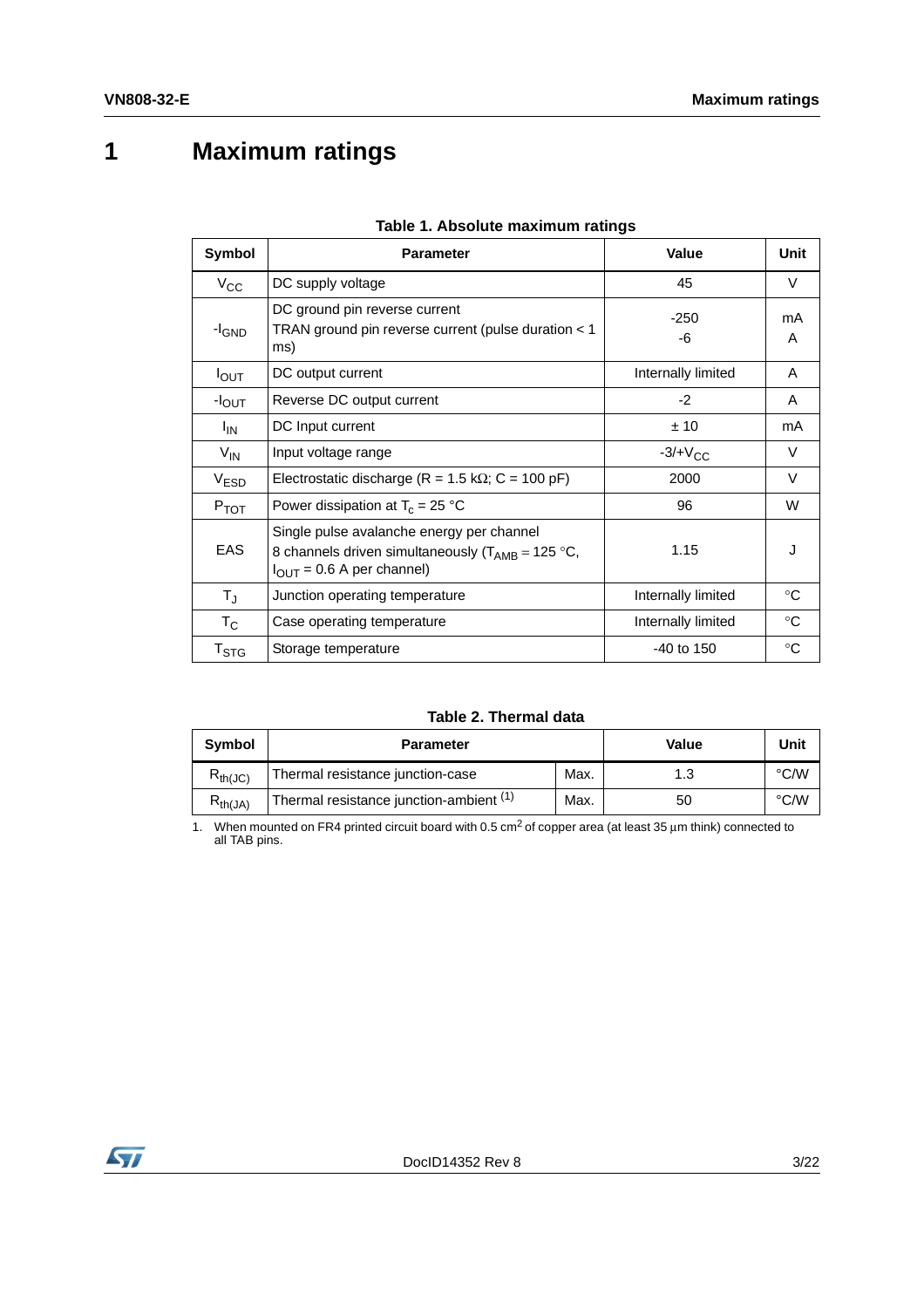# <span id="page-3-0"></span>**2 Electrical characteristics**

(10.5 V <  $V_{CC}$  < 32 V; - 40 °C < T<sub>J</sub> < 125 °C; unless otherwise specified)

<span id="page-3-1"></span>

| Symbol           | <b>Parameter</b>                                 | <b>Test conditions</b>                                                                                                                | Min.           | Typ. | Max.       | Unit                   |
|------------------|--------------------------------------------------|---------------------------------------------------------------------------------------------------------------------------------------|----------------|------|------------|------------------------|
| $V_{\rm CC}$     | Operating supply<br>voltage                      |                                                                                                                                       | 10.5           |      | 45         | $\vee$                 |
| V <sub>USD</sub> | Undervoltage<br>shutdown                         |                                                                                                                                       | $\overline{7}$ |      | 10.5       | $\vee$                 |
| $R_{ON}$         | On state resistance                              | $I_{\text{OUT}}$ = 0.5 A; T <sub>J</sub> = 25 °C<br>$I_{\text{OUT}}$ = 0.5 A; T <sub>J</sub> = 125 °C                                 |                | 150  | 185<br>280 | $m\Omega$<br>$m\Omega$ |
| I <sub>S</sub>   | Supply current                                   | OFF state; $V_{CC} = 24$ V<br>$T_{\text{CASE}} = 25 \text{ °C}$<br>ON state (all channels ON)<br>$V_{CC}$ = 24 V, $T_{CASE}$ = 100 °C |                |      | 150<br>12  | μA<br>mA               |
| <b>I</b> LGND    | Output current at<br>turn-off                    | $V_{CC} = V_{STAT} = V_{IN} = V_{GND}$<br>24 V<br>$V_{OUIT} = 0 V$                                                                    |                |      | 1          | mA                     |
| $I_{L(off)}$     | OFF state output<br>current                      | $V_{IN} = V_{OUIT} = 0 V$                                                                                                             | 0              |      | 5          | μA                     |
| $V_{OUT(off)}$   | OFF state output<br>voltage                      | $V_{IN} = 0 V I_{OUT} = 0 A$                                                                                                          |                |      | 3          | $\vee$                 |
| $t_{d(Vccon)}$   | Power-on delay time<br>from $V_{CC}$ rising edge | see Figure 7                                                                                                                          |                | 1    |            | ms                     |

|  | Table 3. Power section |  |
|--|------------------------|--|
|--|------------------------|--|

Table 4. Switching (V<sub>CC</sub> = 24 V)

| Symbol           | <b>Parameter</b>       | <b>Test conditions</b>                                                                                    | Min. | Typ. | Max. | Unit      |
|------------------|------------------------|-----------------------------------------------------------------------------------------------------------|------|------|------|-----------|
| t <sub>ON</sub>  | Turn-on time           | $R_1 = 48 \Omega$ from 80%<br>V <sub>OUT</sub> (see Figure 6)                                             |      | 50   | 100  | μs        |
| $t_{\text{OFF}}$ | Turn-off time          | $R_1 = 48 \Omega$ to 10% $V_{OUT}$<br>(see Figure 6)                                                      |      | 75   | 150  | μs        |
| dVOUT/dt(on)     | Turn-on voltage slope  | $R_L$ = 48 $\Omega$ from $V_{OUT}$ = 2.4 V to<br>$V_{OUT}$ = 19.2 V (see <i>Figure 6</i> )                |      | 0.7  |      | $V/\mu s$ |
| dVOUT/dt(off)    | Turn-off voltage slope | $R_L$ = 48 $\Omega$ from $V_{OUT}$ = 21.6 V to<br>$V_{\text{OUT}} = 2.4 \text{ V}$ (see <i>Figure 6</i> ) |      | 1.5  |      | $V/\mu s$ |

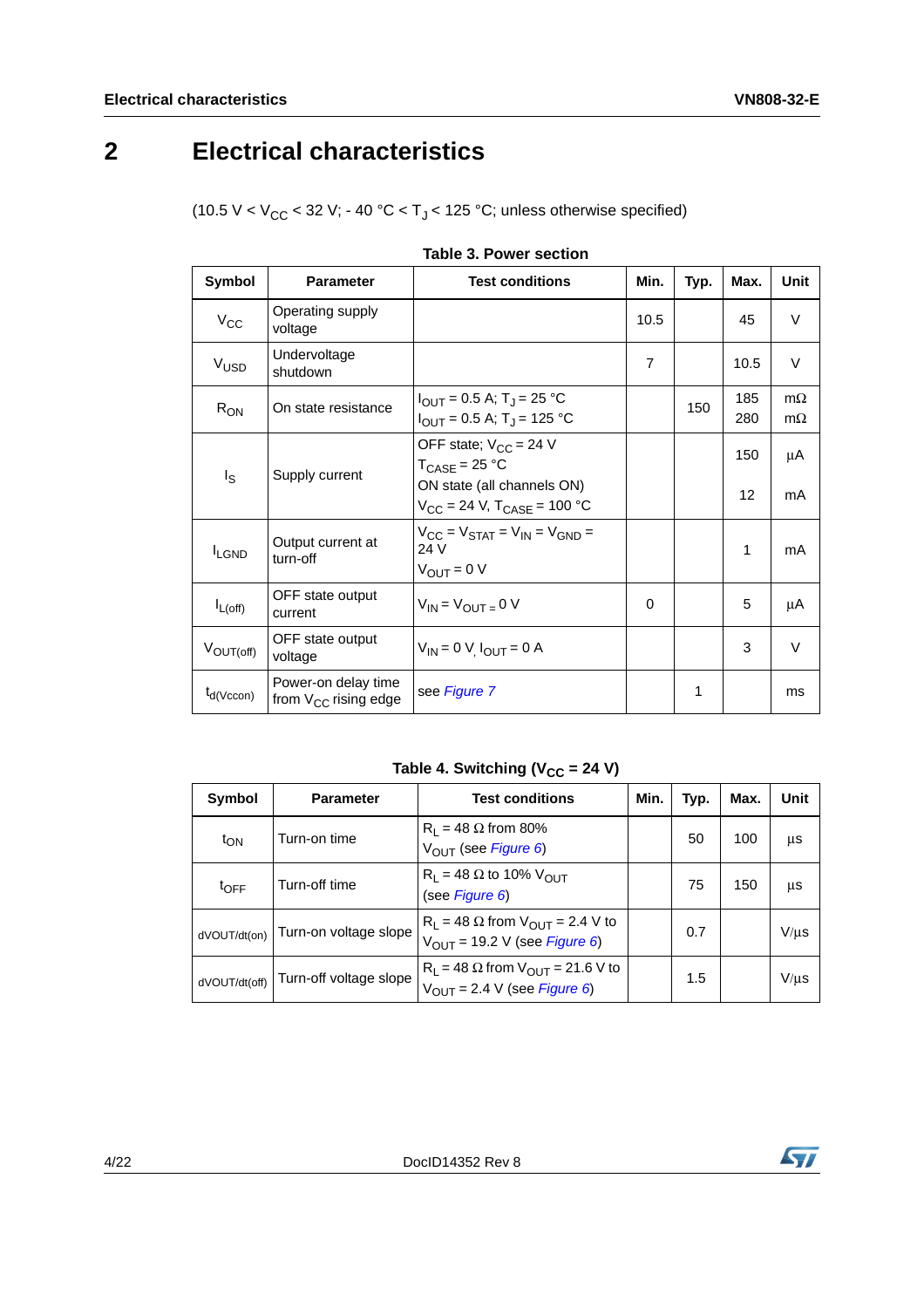<span id="page-4-0"></span>

|                        | TUNIC J. IIIPUL PIII        |                             |               |      |               |             |
|------------------------|-----------------------------|-----------------------------|---------------|------|---------------|-------------|
| Symbol                 | <b>Parameter</b>            | <b>Test conditions</b>      | Min.          | Typ. | Max.          | <b>Unit</b> |
| V <sub>INL</sub>       | Input low level             |                             |               |      | $V_{CC}$ /2-1 | V           |
| <b>I<sub>INL</sub></b> | Low level input<br>current  | $V_{IN} = V_{CC} / 2 - 1 V$ | 80            |      | 650           | $\mu$ A     |
| $V_{INH}$              | Input high level            |                             | $V_{CC}$ /2+1 |      |               | V           |
| <b>I<sub>INH</sub></b> | High level input<br>current | $V_{IN} = V_{CC} / 2 + 1 V$ |               | 150  | 260           | μA          |
| $V_{I(HYST)}$          | Input hysteresis<br>voltage |                             |               | 0.6  |               | V           |
| ΙM                     | Input current               | $V_{IN} = V_{CC} = 32 V$    |               |      | 300           | μA          |

**Table 5. Input pin**

#### **Table 6. Protection**

| Symbol                 | <b>Parameter</b>                 | <b>Test conditions</b>                             | Min.           | Typ.                                   | Max. | <b>Unit</b>  |
|------------------------|----------------------------------|----------------------------------------------------|----------------|----------------------------------------|------|--------------|
| <b>T<sub>CSD</sub></b> | Case shutdown<br>temperature     |                                                    | 125            | 130                                    | 135  | $^{\circ}$ C |
| $T_{CR}$               | Case reset<br>temperature        |                                                    | 110            |                                        |      | °C           |
| TCHYST                 | Case thermal<br>hysteresis       |                                                    | 7              | 15                                     |      | °C           |
| T <sub>TSD</sub>       | Junction shutdown<br>temperature |                                                    | 150            | 175                                    | 200  | $^{\circ}C$  |
| $T_R$                  | Junction reset<br>temperature    |                                                    | 135            |                                        |      | °C           |
| $T_{H YST}$            | Junction thermal<br>hysteresis   |                                                    | $\overline{7}$ | 15                                     |      | °C           |
| $I_{\text{lim}}$       | DC short-circuit<br>current      | $V_{CC}$ = 24 V; R <sub>LOAD</sub> = 10 m $\Omega$ | 1              |                                        | 1.7  | A            |
| $V_{\text{demag}}$     | Turn-off output clamp<br>voltage | $I_{OUT} = 0.5$ A; L = 6 mH                        |                | $V_{CC}$ -57 $V_{CC}$ -52 $V_{CC}$ -47 |      | V            |

**Table 7. Status pin**

| <b>Symbol</b>       | <b>Parameter</b>             | <b>Test conditions</b>                                                | Min. | Typ.          | Max. | Unit        |
|---------------------|------------------------------|-----------------------------------------------------------------------|------|---------------|------|-------------|
| <b>HSTAT</b>        | High level output<br>current | $V_{CC}$ = 1832 V; R <sub>STAT</sub> = 1 kΩ<br>(fault condition)      | 2    | 3             | 4    | mA          |
| <b>ILSTAT</b>       | Leakage current              | Normal operation; $V_{CC}$ = 32 V                                     |      |               | 0.1  | μA          |
| V <sub>CLSTAT</sub> | Clamp voltage                | $I_{\text{STAT}} = 1 \text{ mA}$<br>$I_{\text{STAT}} = -1 \text{ mA}$ | 6.0  | 6.8<br>$-0.7$ | 8.0  | $\vee$<br>V |

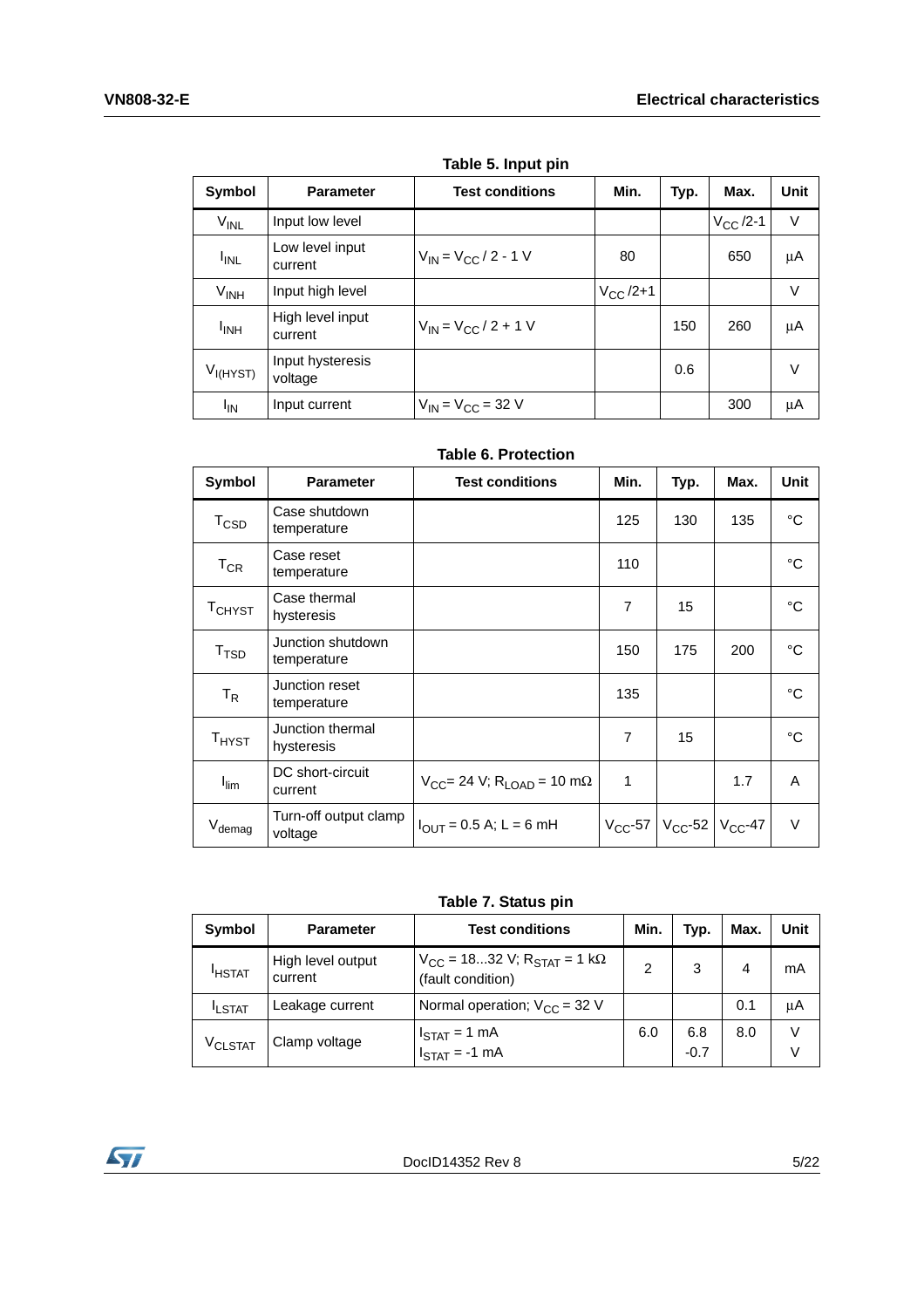## <span id="page-5-0"></span>**3 Pin connections**



**Figure 2. Connection diagram (top view)**

#### **Table 8. Pin functions**

| Pin $N^{\circ}$    | Symbol        | <b>Function</b>                                   |
|--------------------|---------------|---------------------------------------------------|
| <b>TAB</b>         | $V_{CC}$      | Positive power supply voltage                     |
| 1                  | $V_{CC}$      | Positive power supply voltage                     |
| 2,3,4,5            | <b>NC</b>     | Not connected                                     |
| 6                  | Input 1       | Input of channel 1                                |
| $\overline{7}$     | Input 2       | Input of channel 2                                |
| 8                  | Input 3       | Input of channel 3                                |
| 9                  | Input 4       | Input of channel 4                                |
| 10                 | Input 5       | Input of channel 5                                |
| 11                 | Input 6       | Input of channel 6                                |
| 12                 | Input 7       | Input of channel 7                                |
| 13                 | Input 8       | Input of channel 8                                |
| 14, 15, 16, 17, 18 | <b>NC</b>     | Not connected                                     |
| 19                 | <b>GND</b>    | Logic ground                                      |
| 20                 | <b>STATUS</b> | Common open source diagnostic for overtemperature |
| 21,22              | Output 8      | High-side output of channel 8                     |
| 23,24              | Output 7      | High-side output of channel 7                     |
| 25,26              | Output 6      | High-side output of channel 6                     |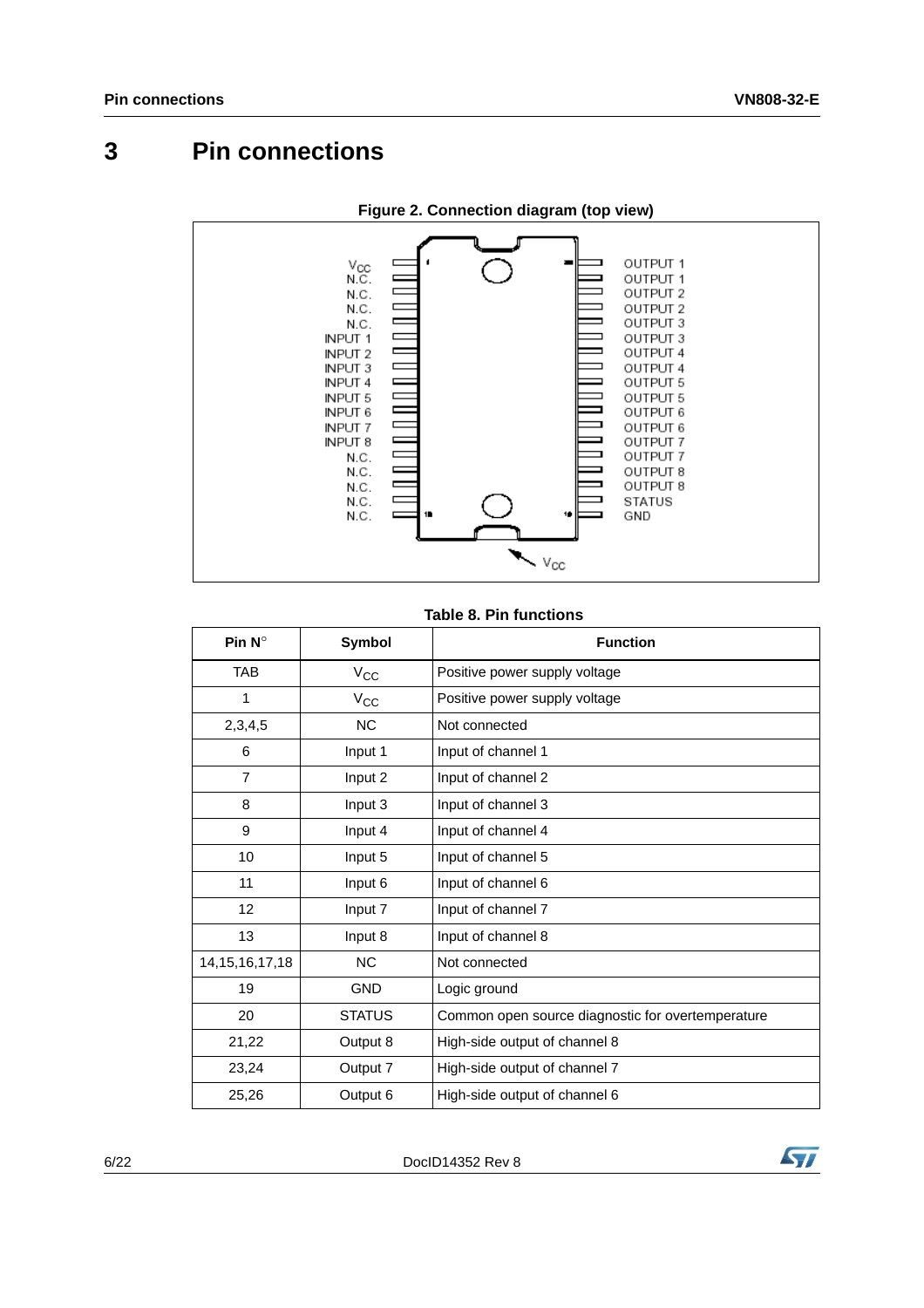| Pin $N^{\circ}$ | Symbol   | <b>Function</b>               |
|-----------------|----------|-------------------------------|
| 27.28           | Output 5 | High-side output of channel 5 |
| 29,30           | Output 4 | High-side output of channel 4 |
| 31,32           | Output 3 | High-side output of channel 3 |
| 33,34           | Output 2 | High-side output of channel 2 |
| 35,36           | Output 1 | High-side output of channel 1 |

**Table 8. Pin functions (continued)**

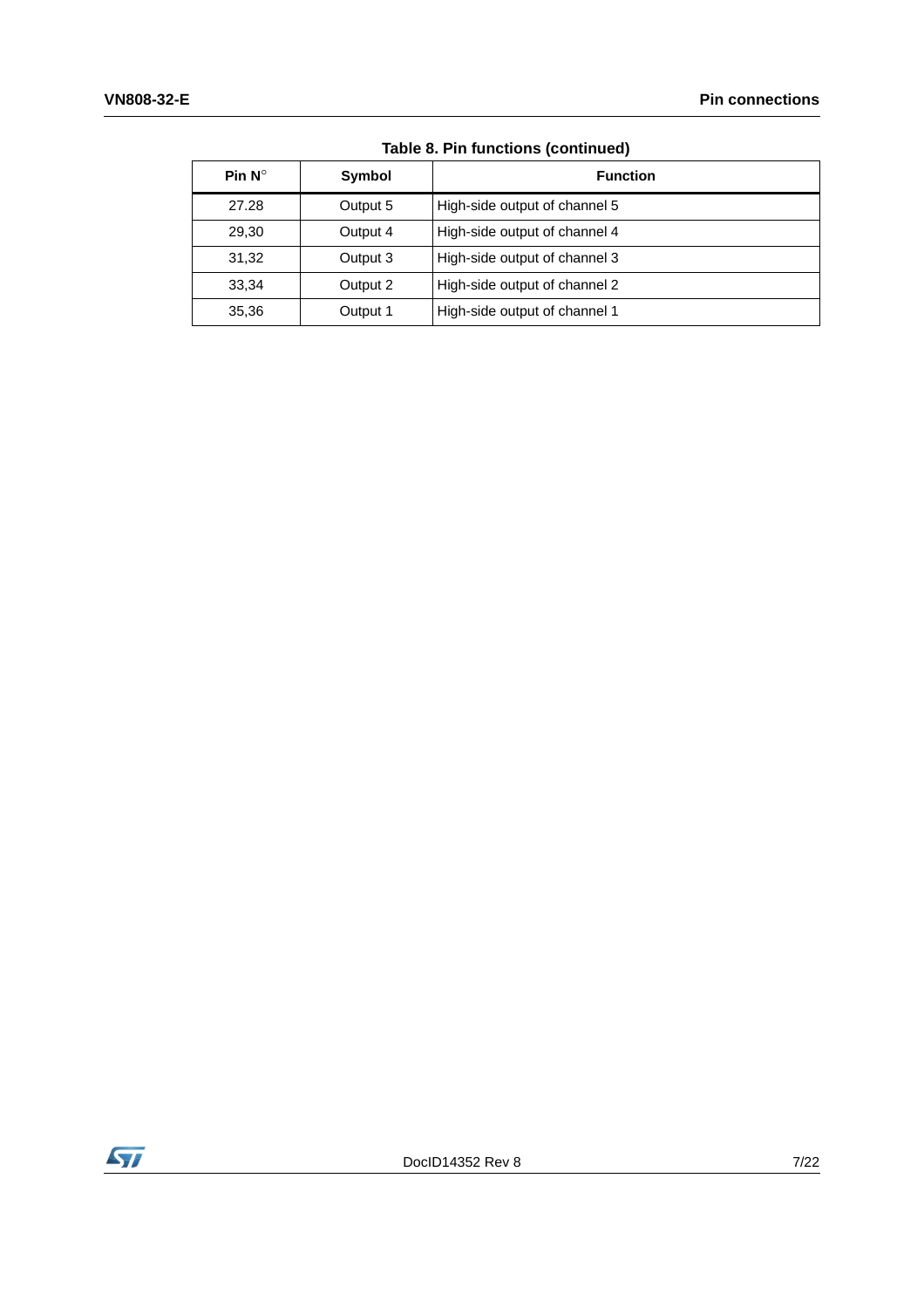## <span id="page-7-0"></span>**4 Current, voltage conventions and internal diagram**



**Figure 3. Current and voltage conventions**



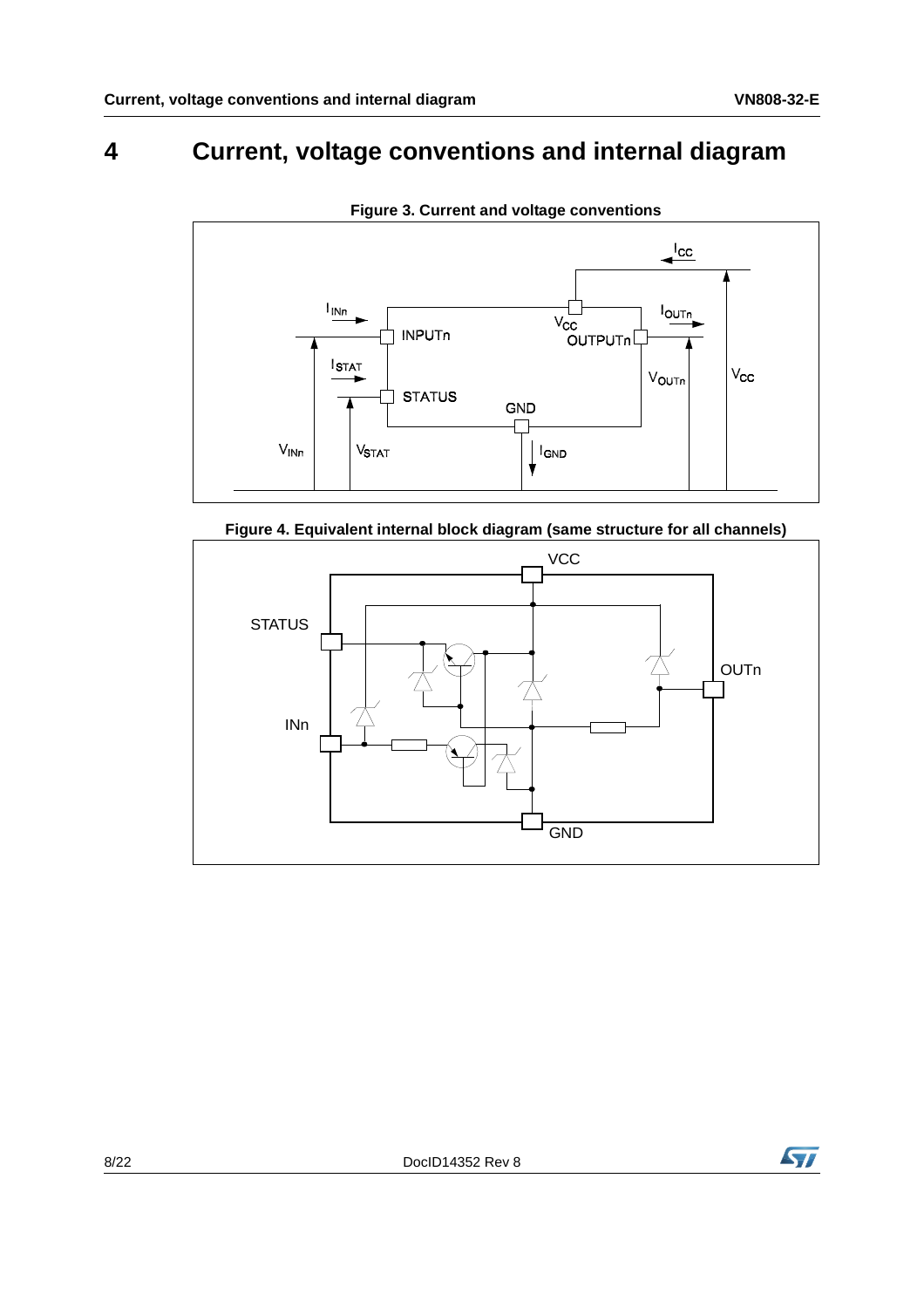

**Figure 5. Application example** 

#### **Table 9. Truth table**

| <b>Conditions</b>                                                     | <b>INPUT<sub>n</sub></b> | <b>OUTPUTn</b> | <b>STATUS</b> |
|-----------------------------------------------------------------------|--------------------------|----------------|---------------|
| Normal operation                                                      | н                        | н              |               |
| <b>Current limitation</b>                                             | н                        | X              |               |
| Overtemperature<br>(see waveforms 3, 4 Figure 8) -> $T_J$ > $T_{TSD}$ | н                        |                | H             |
| Undervoltage                                                          | н                        |                | X<br>Χ        |

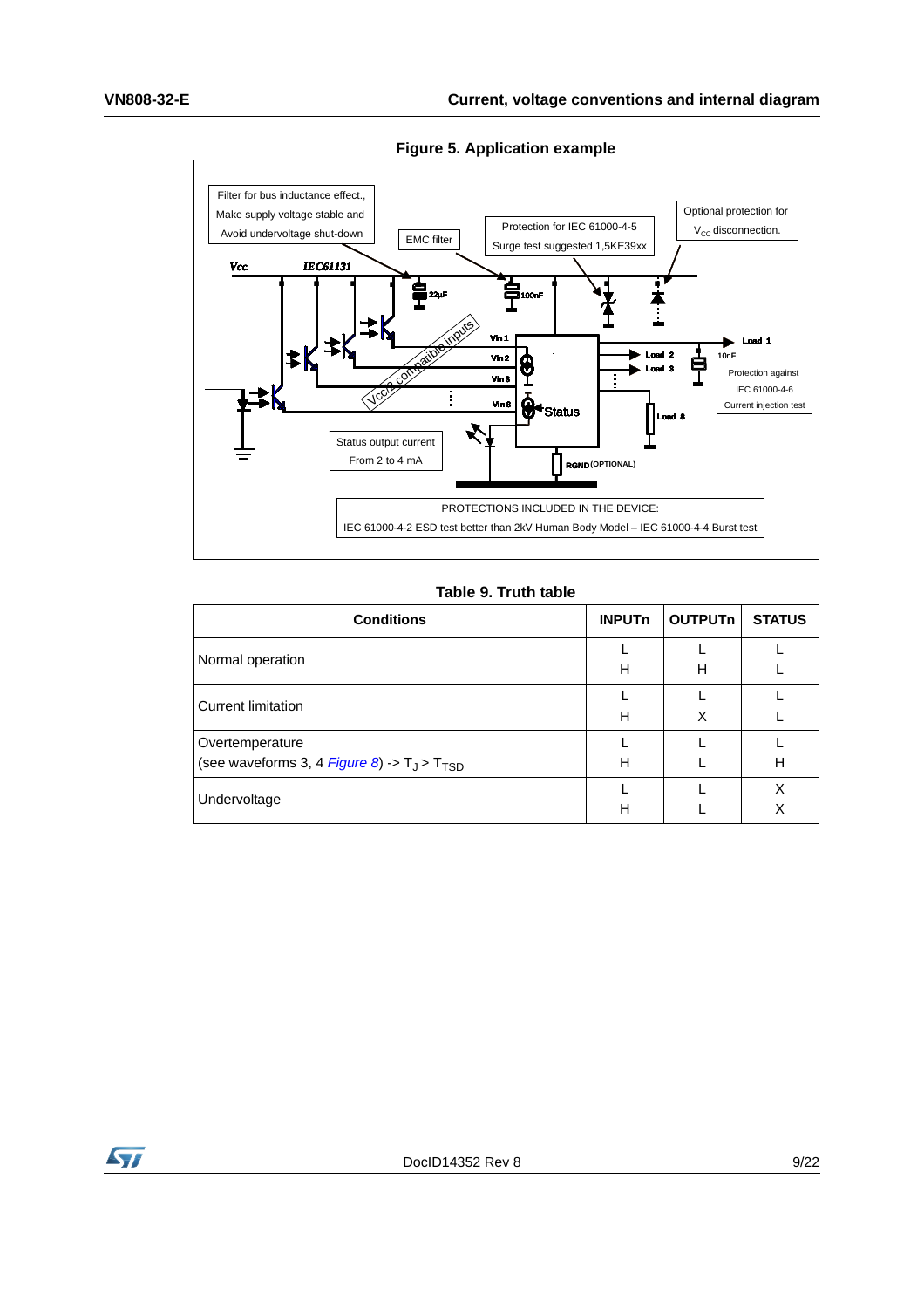# <span id="page-9-0"></span>**5 Switching time waveforms**

<span id="page-9-2"></span>

**Figure 6. Turn-on and turn-off**

**Figure 7. V<sub>CC</sub> turn-on** 

<span id="page-9-1"></span>

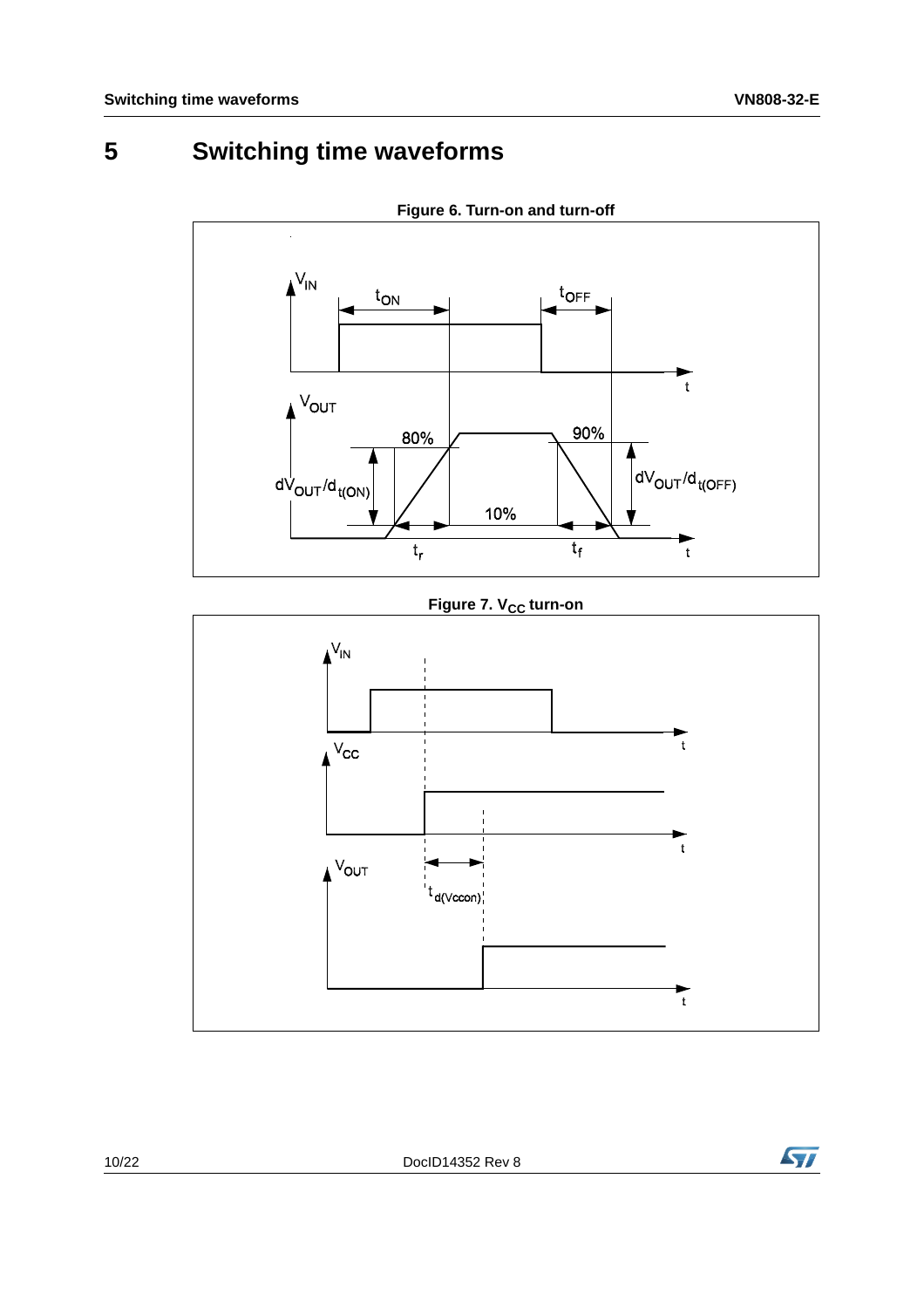<span id="page-10-0"></span>

**Syl**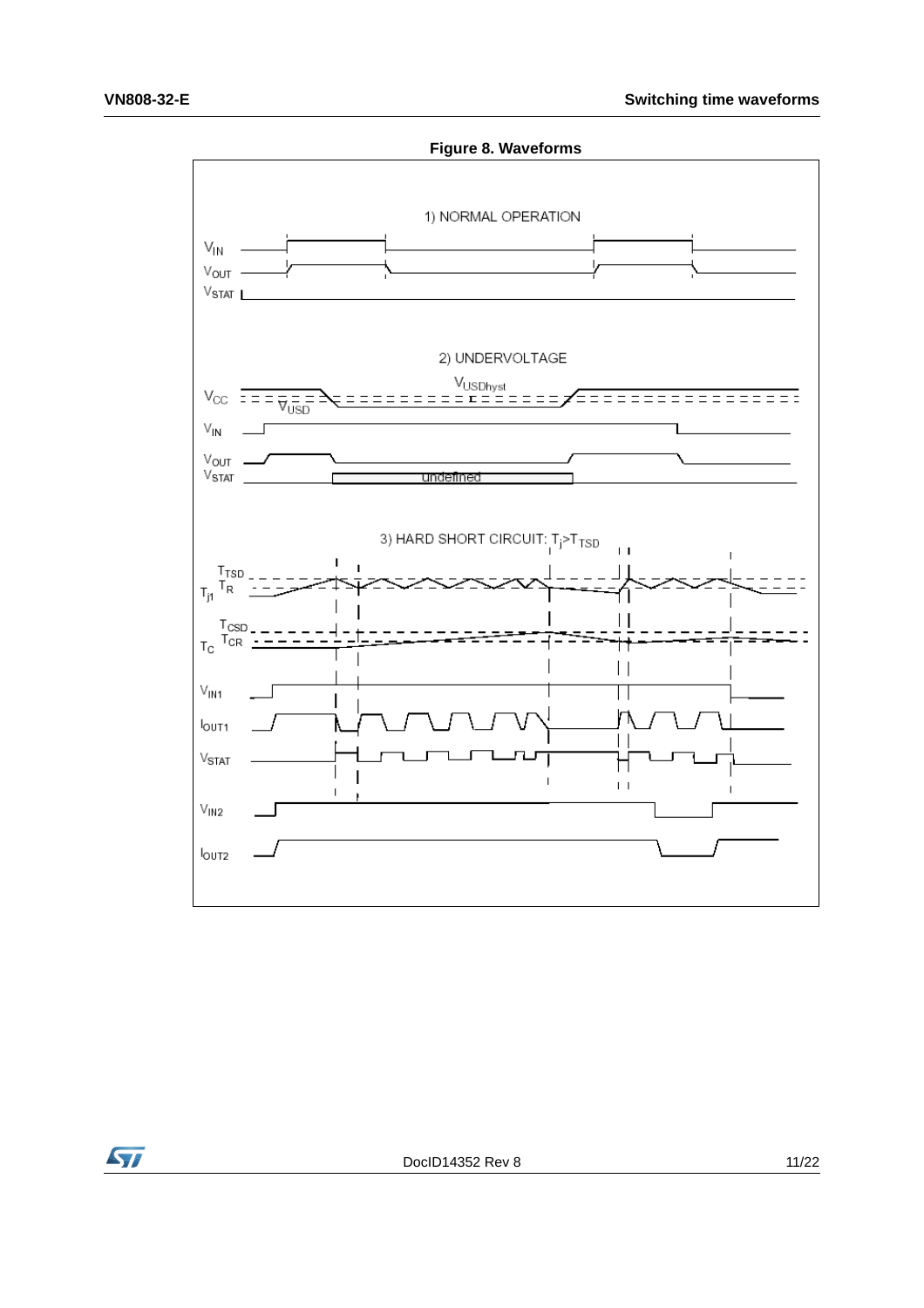

 $\mathbf{I}$ 

### **Figure 9. Waveforms (continued)**

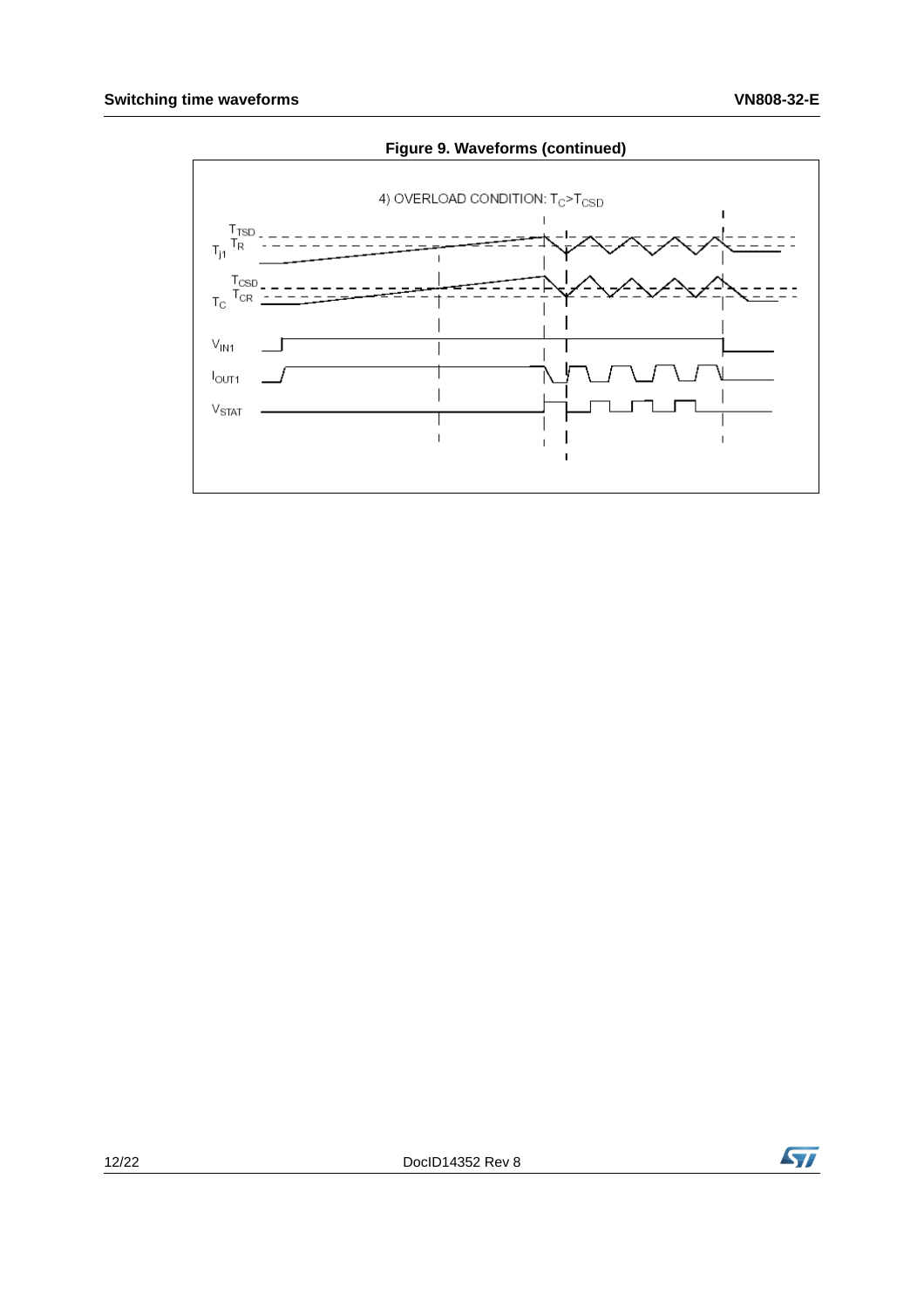### <span id="page-12-0"></span>**6 Reverse polarity protection**

Reverse polarity protection can be implemented on board using two different solutions:

- 1. Placing a resistor  $(R_{GND})$  between IC GND pin and load GND
- 2. Placing a diode between IC GND pin and load GND

If option 1 is selected, the minimum resistance value has to be selected according to the following equation:

#### **Equation 1**

 $R_{GND} \geq V_{CC}/I_{GND}$ 

where I<sub>GND</sub> is the DC reverse ground pin current and can be found in *Section 1: Maximum [ratings](#page-2-0)* of this datasheet.

Power dissipated by  $R_{GND}$  (when  $V_{CC}$  < 0: during reverse polarity situations) is:

#### **Equation 2**

 $P_D = (V_{CC})^2/R_{GND}$ 

If option 2 is selected, the diode has to be chosen by taking into account VRRM  $>$ |V<sub>cc</sub>| and its power dissipation capability:

#### **Equation 3**

 $P_D \geq I_S^*V_f$ 

*Note: In normal conditions (no reverse polarity) due to the diode, there is a voltage drop between GND of the device and GND of the system.*





This schematic can be used with any kind of load.

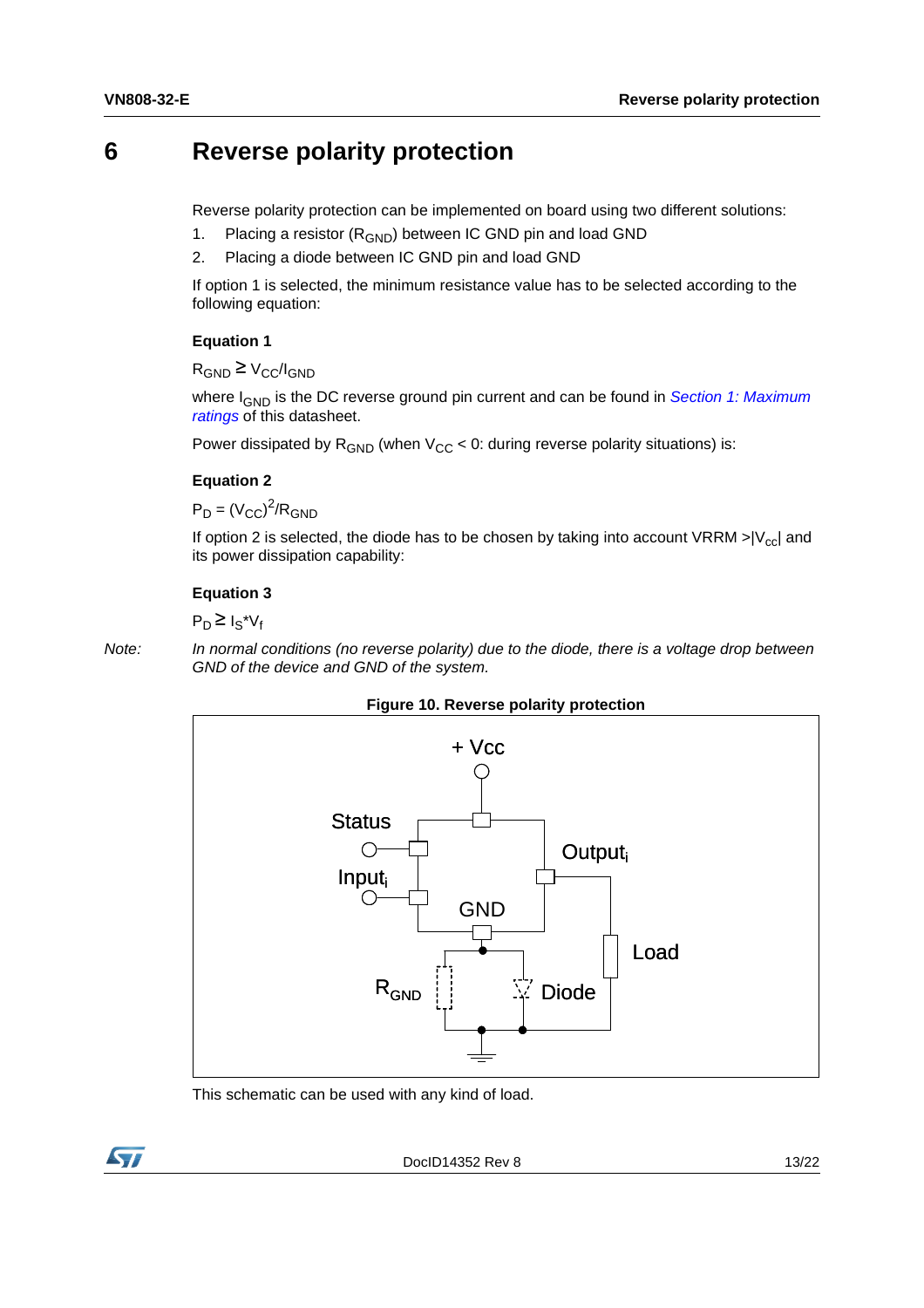## <span id="page-13-0"></span>**7 Package mechanical data**

In order to meet environmental requirements, ST offers these devices in different grades of ECOPACK® packages, depending on their level of environmental compliance. ECOPACK® specifications, grade definitions and product status are available at: www.st.com. ECOPACK is an ST trademark.



**Figure 11. PowerSO-36 drawings** 

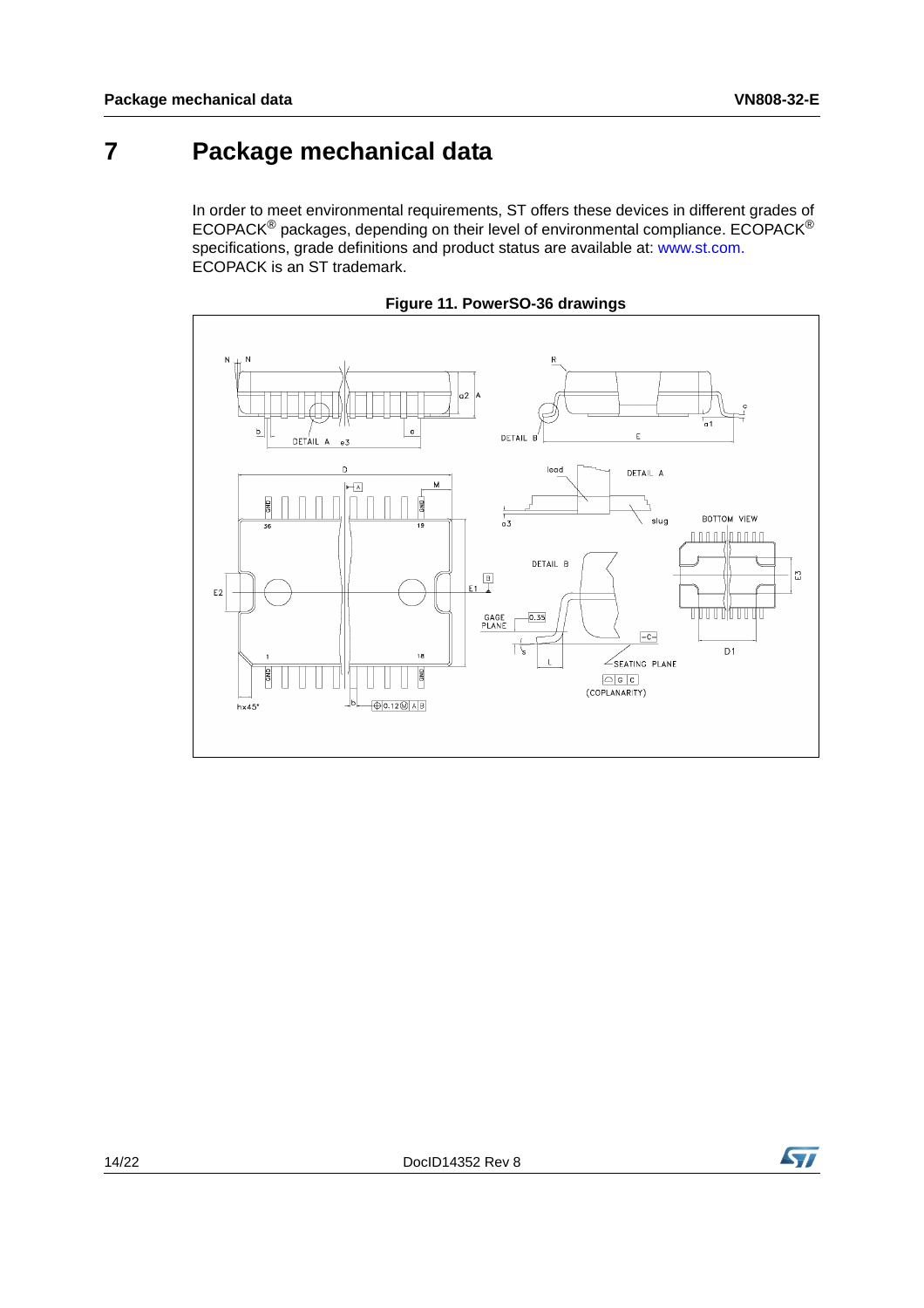| Dim.                      | $\mathop{\text{mm}}\nolimits$ |       |              |
|---------------------------|-------------------------------|-------|--------------|
|                           | Min.                          | Typ.  | Max.         |
| A                         |                               |       | 3.60         |
| a1                        | 0.10                          |       | 0.30         |
| a2                        |                               |       | 3.30         |
| a3                        | $\mathsf 0$                   |       | 0.10         |
| $\sf b$                   | 0.22                          |       | 0.38         |
| $\mathtt{C}$              | 0.23                          |       | 0.32         |
| D(1)                      | 15.80                         |       | 16.00        |
| D <sub>1</sub>            | 9.40                          |       | 9.80         |
| E                         | 13.90                         |       | 14.50        |
| E1(1)                     | 10.90                         |       | 11.10        |
| E2                        |                               |       | 2.90         |
| E <sub>3</sub>            | 5.8                           |       | $6.2\,$      |
| ${\bf e}$                 |                               | 0.65  |              |
| e3                        |                               | 11.05 |              |
| G                         | $\pmb{0}$                     |       | 0.10         |
| $\boldsymbol{\mathsf{H}}$ | 15.50                         |       | 15.90        |
| $\sf h$                   |                               |       | 1.10         |
| L                         | 0.80                          |       | 1.10         |
| ${\sf N}$                 |                               |       | $10^{\circ}$ |
| $\mathbb S$               | $0^{\circ}$                   |       | $8^{\circ}$  |

**Table 10. PowerSO-36 mechanical data**

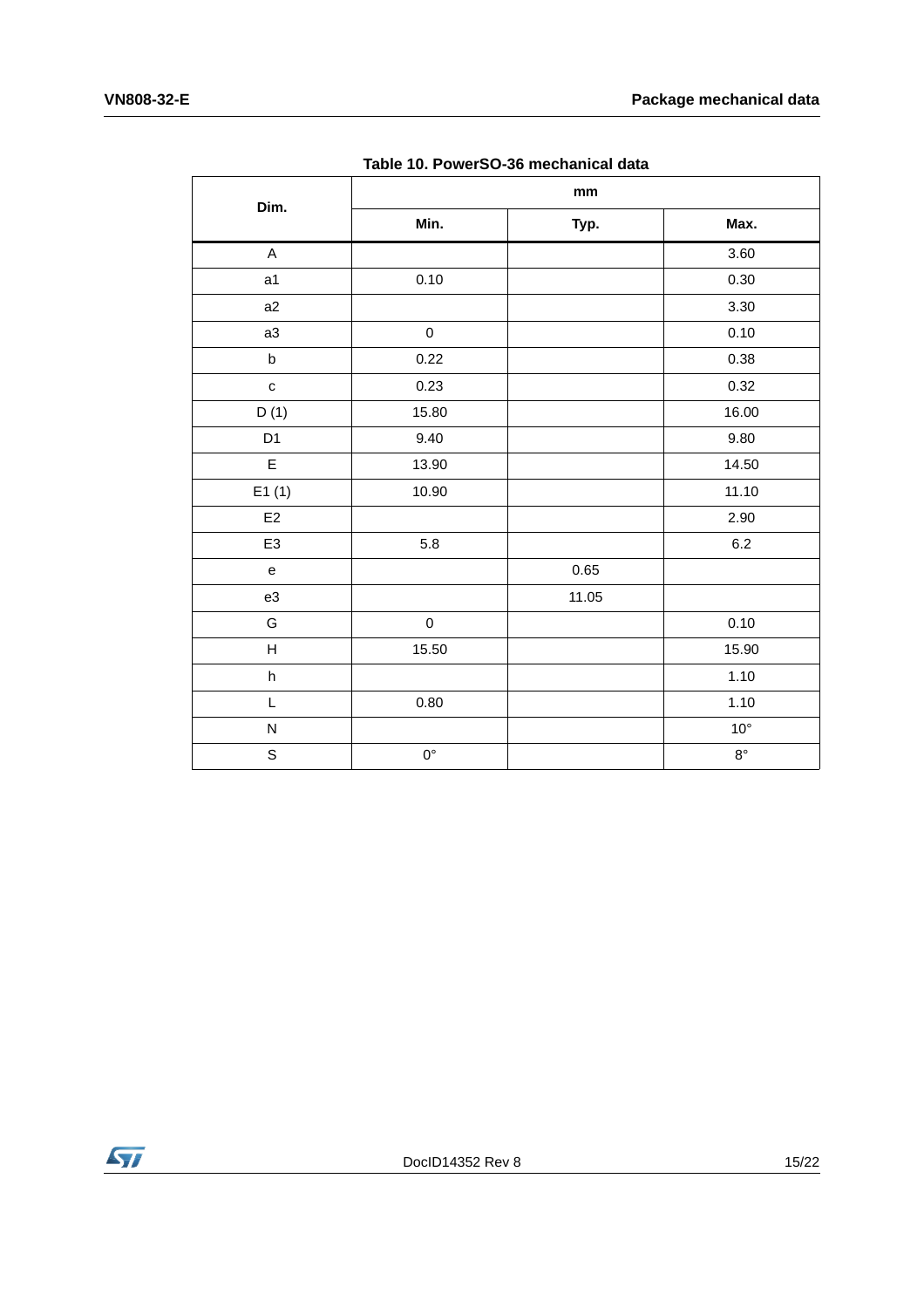### <span id="page-15-0"></span>**7.1 Footprint recommended data**

<span id="page-15-1"></span>

### **Figure 12. Footprint recommended data**

### **Table 11. Footprint data**

| Dim. | mm        |
|------|-----------|
| A    | 9.5       |
| B    | 14.7-15.0 |
| C    | 12.5-12.7 |
| D    | 6.3       |
| F    | 0.42      |
| G    | 0.65      |

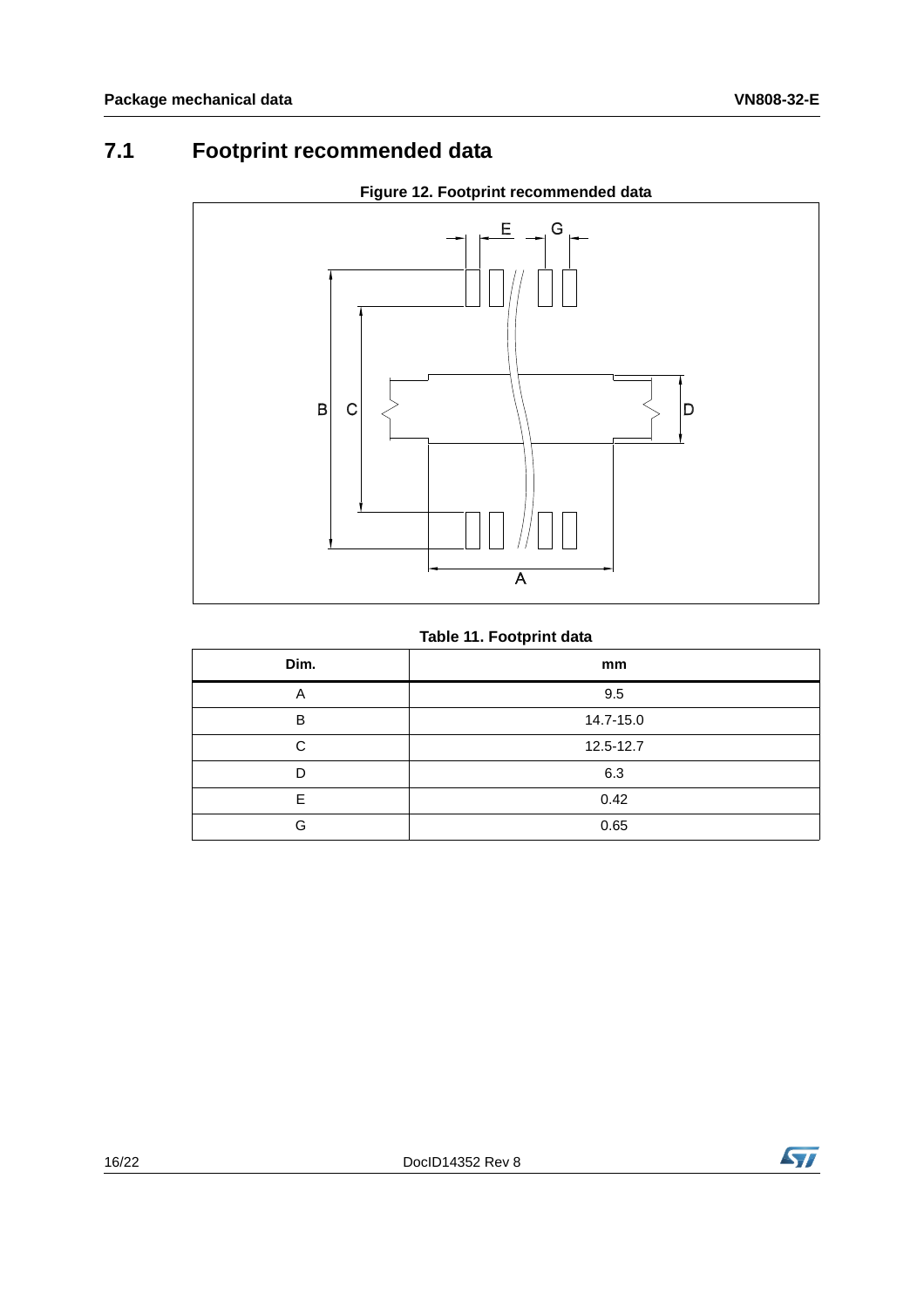### <span id="page-16-0"></span>**7.2 Tube shipment information**



**Figure 13. Tube shipment information**

|  |  |  | Table 12. Tube mechanical data |  |
|--|--|--|--------------------------------|--|
|--|--|--|--------------------------------|--|

| Dim.        | mm             |  |
|-------------|----------------|--|
| A           | 18.80          |  |
| B           | $17.2 \pm 0.2$ |  |
| ${\bf C}$   | $8.20 \pm 0.2$ |  |
| D           | $10.90 + 0.2$  |  |
| E           | $2.90 + 0.2$   |  |
| $\mathsf F$ | 0.40           |  |
| G           | 0.80           |  |
| Н           | 6.30           |  |
|             | $4.30 \pm 0.2$ |  |
| J           | $3.7 \pm 0.2$  |  |
| K           | 9.4            |  |
| L           | 0.40           |  |
| M           | 0.80           |  |
| N           | $3.50 + 0.2$   |  |

Base quantity 31 pcs Bulk quantity 310 pcs



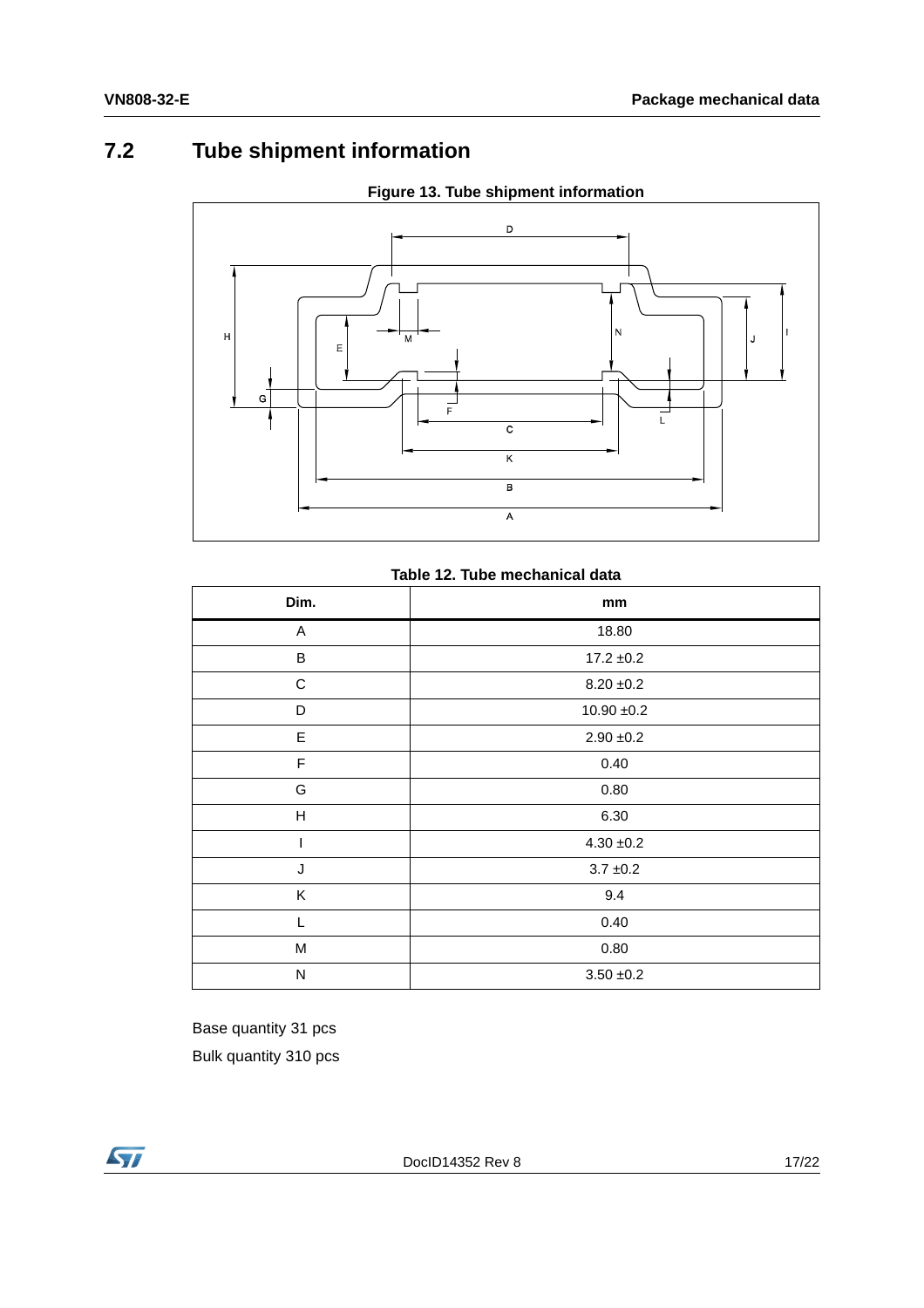### <span id="page-17-0"></span>**7.3 Tape and reel shipment information**



#### **Figure 14. Tape specifications**

#### **Table 13. Tape mechanical data**

| Dim.           | mm                   |  |
|----------------|----------------------|--|
| D              | $1.50 + 0.1/0$       |  |
| E              | $1.75 \pm 0.1$       |  |
| Po             | $4.00 \pm 0.1$       |  |
| T max.         | 0.40                 |  |
| D1 min.        | 1.50                 |  |
| F              | $11.5 \pm 0.05$      |  |
| K max.         | 6.50                 |  |
| P <sub>2</sub> | $2.00 \pm 0.1$       |  |
| R              | 50                   |  |
| W              | $24.00 + 0.30$       |  |
| P <sub>1</sub> | 24.00                |  |
| Ao, Bo, Ko     | 0.05 min to 1.0 max. |  |

Base quantity 600 pcs Bulk quantity 600 pcs

18/22 DocID14352 Rev 8

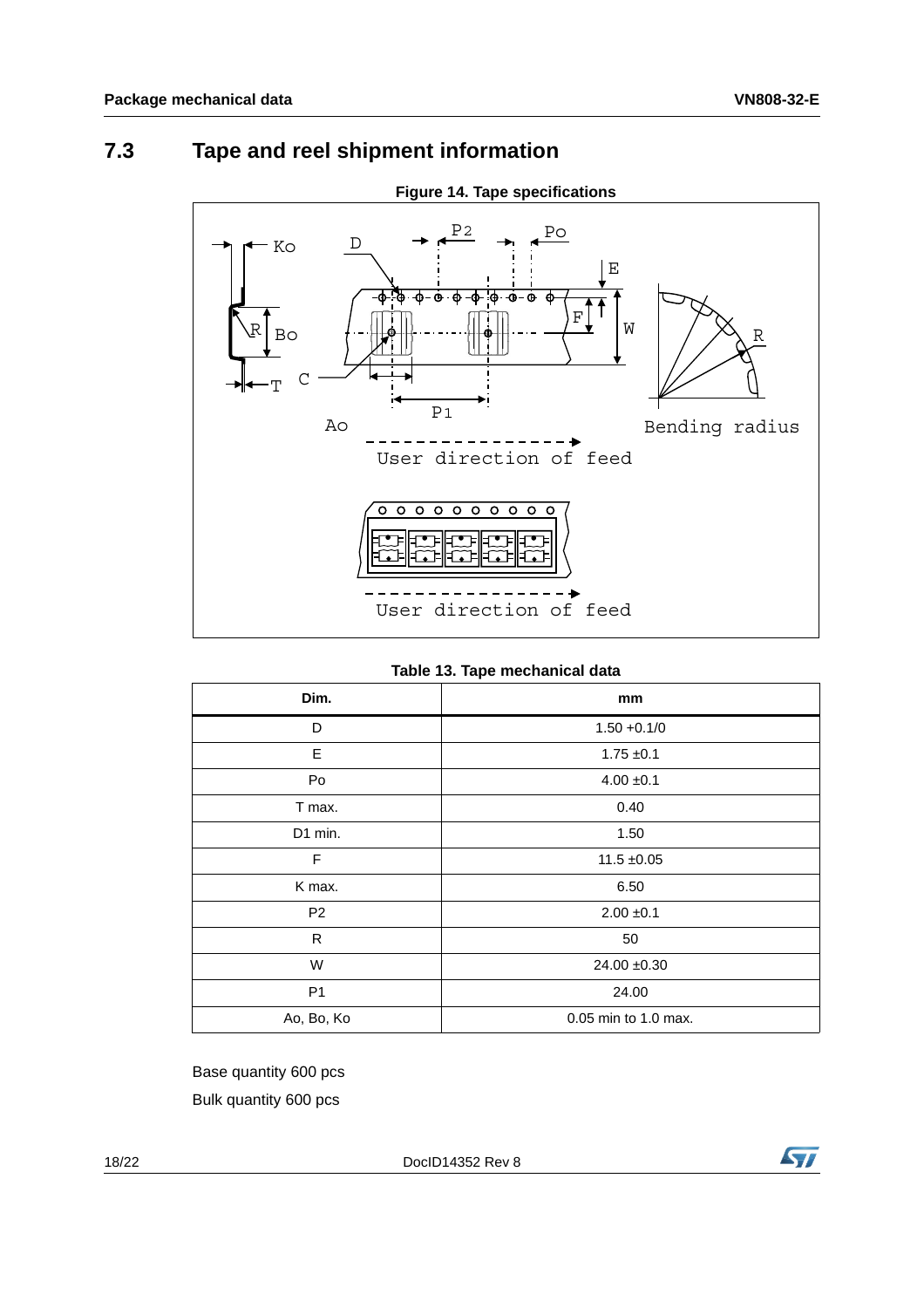

#### **Figure 15. Reel specifications**

#### **Table 14. Reel mechanical data**

| Dim.      | mm              |
|-----------|-----------------|
| Tape size | $24.0 \pm 0.30$ |
| A max.    | 330.0           |
| B min.    | 1.5             |
| C         | $13.0 + 0.20$   |
| D min.    | 20.2            |
| N min.    | 60              |
| G         | $24.4 +2/-0$    |
| T max.    | 30.4            |

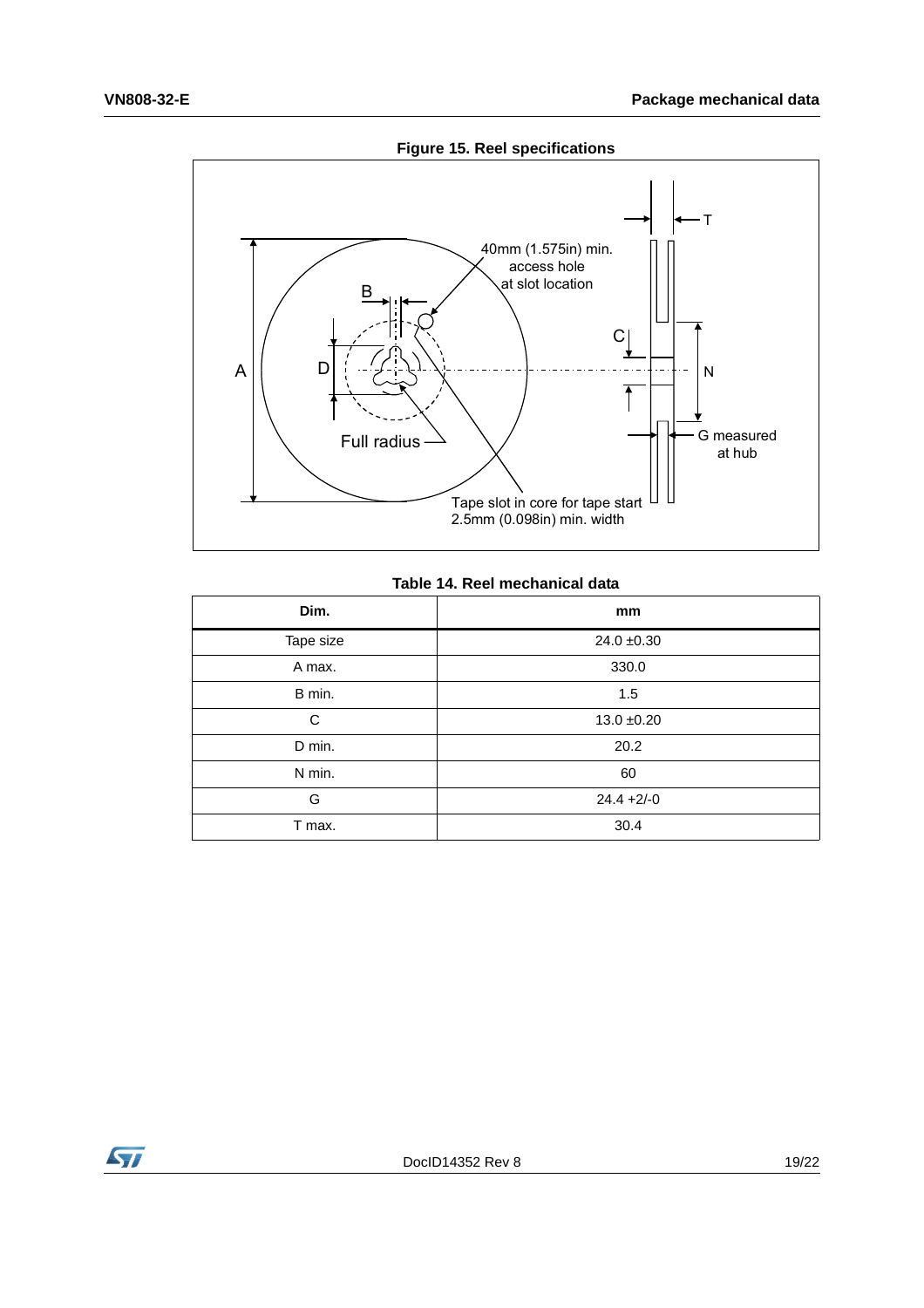# <span id="page-19-0"></span>**8 Ordering information**

#### **Table 15. Order code**

| Order code   | Package    | Packaging     |
|--------------|------------|---------------|
| VN808-32-E   | PowerSO-36 | Tube          |
| VN808TR-32-E | PowerSO-36 | Tape and reel |

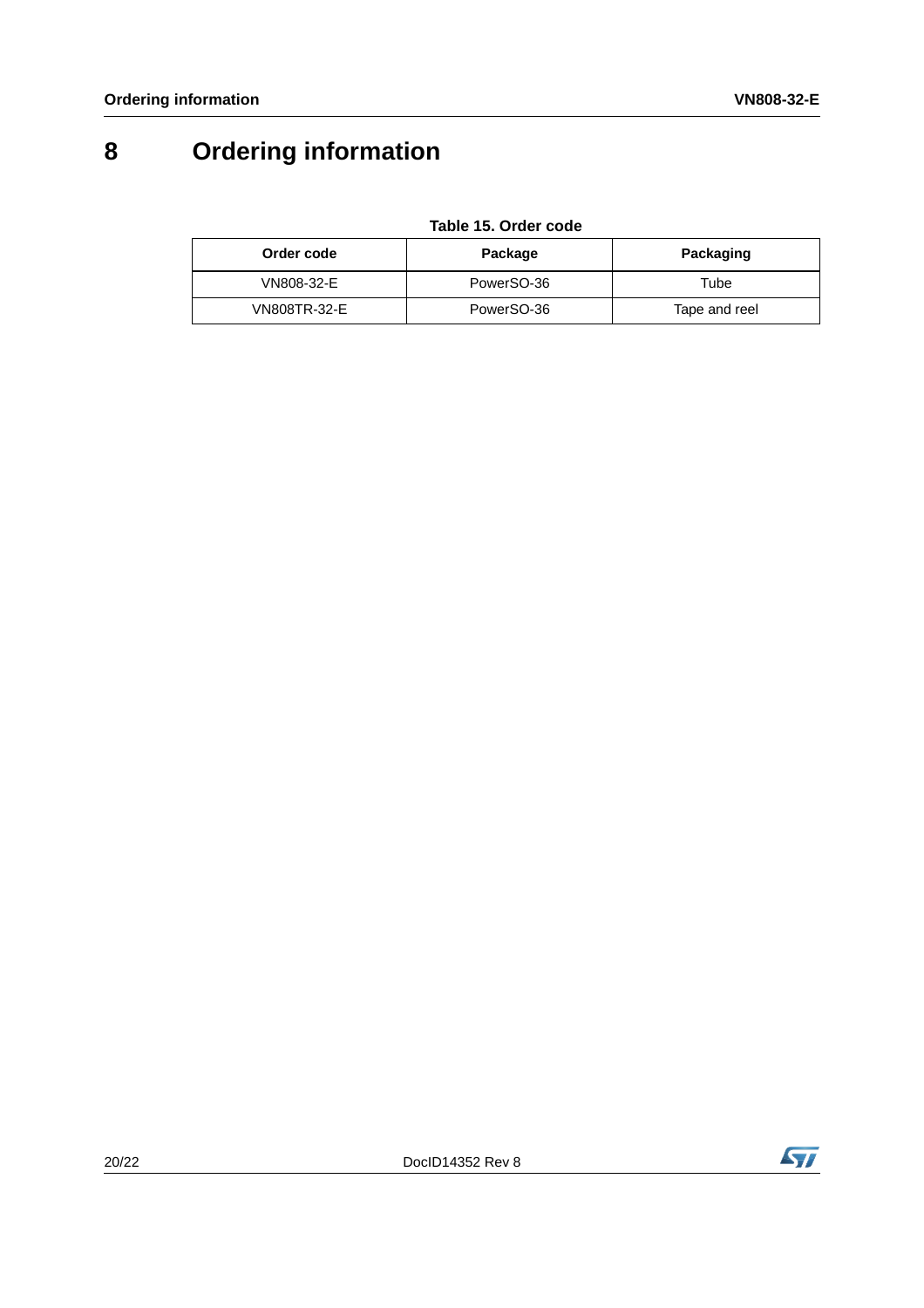# <span id="page-20-0"></span>**9 Revision history**

| <b>Date</b> | <b>Revision</b> | <b>Changes</b>                                                                                                              |
|-------------|-----------------|-----------------------------------------------------------------------------------------------------------------------------|
| 25-Jan-2008 | 1               | Initial release                                                                                                             |
| 07-Jul-2008 | 2               | Added Section 6 on page 13                                                                                                  |
| 04-Aug-2008 | 3               | Added: Figure 12: Footprint recommended data                                                                                |
| 25-Aug-2009 | 4               | Updated Section 6: Reverse polarity protection                                                                              |
| 24-Feb-2010 | 5               | Updated Section 7: Package mechanical data                                                                                  |
| 07-Dec-2012 | 6               | Added max. value to I <sub>INL</sub> parameter in Table 5.<br>Minor text changes.                                           |
| 01-Jul-2013 | 7               | Updated Section 7.1: Footprint recommended data.                                                                            |
| 19-Dec-2013 | 8               | Replaced L <sub>MAX</sub> parameter by EAS parameter in Table 1.<br>Added $T_1$ condition to Table 3.<br>Updated Section 6. |

#### **Table 16. Document revision history**